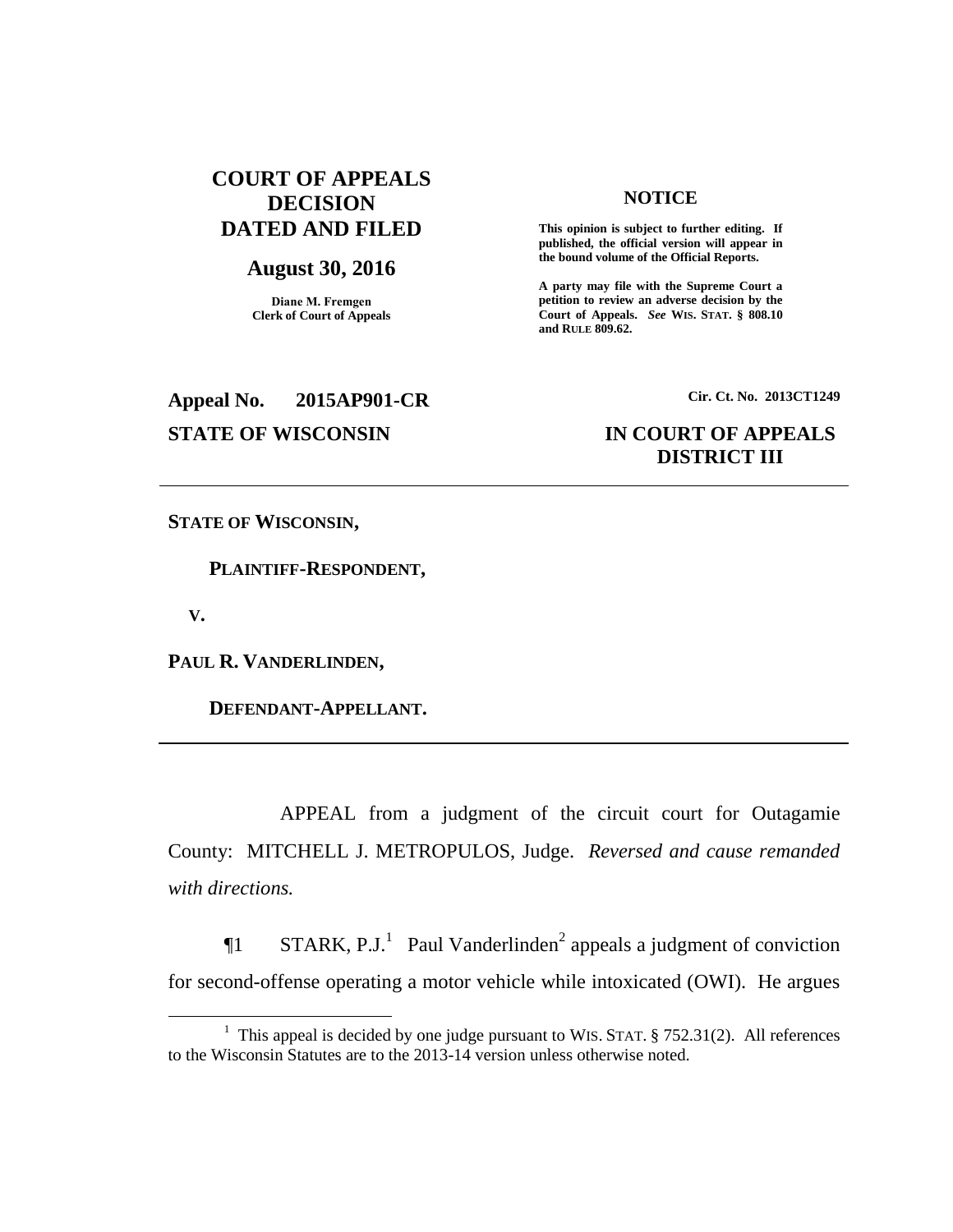the arresting officer did not have reasonable suspicion to conduct a traffic stop, and, as a result, the circuit court should have granted his motion to suppress evidence. We agree and reverse the judgment.

## **BACKGROUND**

¶2 Vanderlinden was charged with second-offense OWI and secondoffense operating with a prohibited alcohol concentration (PAC). He subsequently filed: (1) a "Motion to Dismiss Unlawful Arrest"; (2) a "Motion to Dismiss or Suppress Fruits of Illegal Arrest for No Probable Cause"; (3) a "Motion to Suppress Results of Test"; and (4) a "Motion to Suppress" "all evidence produced after the arrest." At the August 15, 2014 motion hearing, Vanderlinden clarified he was challenging only the initial stop of his vehicle.

¶3 City of Appleton police officer William Krieg was the only witness to testify at the August 15, 2014 hearing. Krieg testified that on October 8, 2013, at 11:50 p.m., he was assisting another officer with a traffic stop when he heard over his radio that "there was a vehicle leaving the movie theater and there was possibly an intoxicated driver behind the wheel." The dispatch report contained a description of the vehicle, including the vehicle's license plate number and that the vehicle had a "white Muncheez" delivery top on it. Krieg explained that as he continued to assist with the traffic stop, he observed a vehicle matching that description travel past his location. Krieg subsequently stopped the vehicle. The driver was later identified as Vanderlinden.

 $\overline{a}$ 

<sup>&</sup>lt;sup>2</sup> Paul Vanderlinden is also referred to in the record as Paul Vander Linden and Paul VanderLinden. We elect to use the spelling/capitalization reflected in the case caption.

Vanderlinden appears pro se on appeal.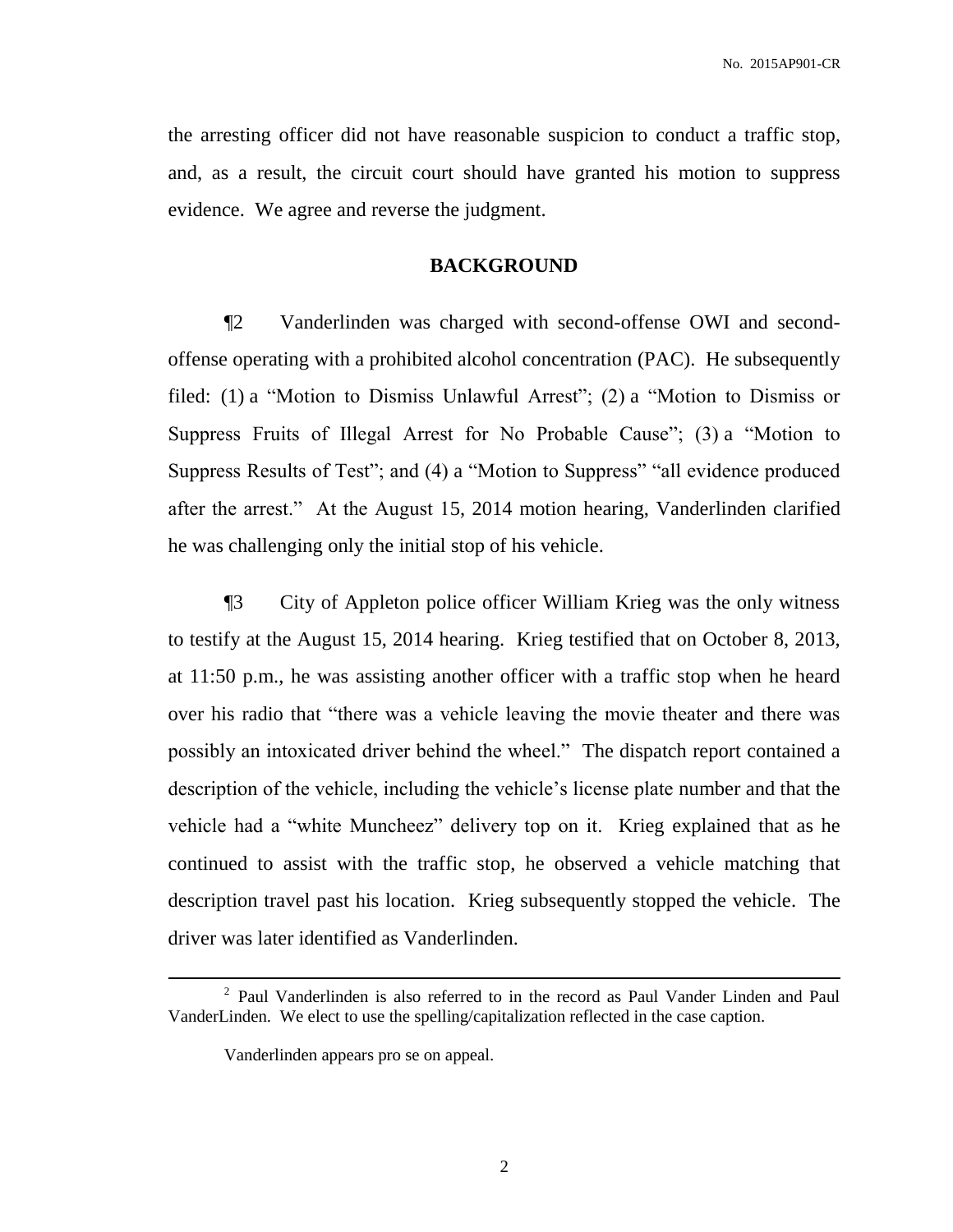¶4 When asked at the hearing what information he had "about ... why this vehicle was being looked at[,]" Krieg testified that a witness had reported to dispatch observing a person drinking beers at a movie theater, and that the person left the theater with a beer in his pocket and got behind the wheel of a white vehicle. Krieg confirmed with dispatch before he conducted the traffic stop that there were two witnesses and that they had been identified.<sup>3</sup> No other evidence was provided as to the basis for dispatch's report of "an intoxicated driver behind the wheel." Krieg also stated that he had observed "some items hanging from the [vehicle's] rear-view mirror." According to Krieg, he stopped the vehicle "based on the view of obstruction, as well as the information provided by the witnesses." He later clarified, however, that his decision to stop the vehicle was based on "primarily the report of the drinking beer."

¶5 Krieg explained that he did not immediately approach Vanderlinden after conducting the traffic stop; instead, he contacted the female witness to "clarify what she had seen[.]" Krieg testified the female witness reported to him that she observed Vanderlinden consume two beers and place one in his pocket. Krieg also testified that he spoke with an officer, who had obtained a statement from the male witness. That officer relayed to Krieg that the male witness reported seeing Vanderlinden consume two beers, "chugging one" of the two, and leave the theater with one in his pocket. Krieg indicated that after he obtained this information he then approached Vanderlinden.

 $\overline{a}$ 

<sup>&</sup>lt;sup>3</sup> The motion hearing transcript does not contain the names of the witnesses; however, the information in the transcript reflects that two citizen witnesses, a male and a female, made statements to the police. Krieg indicated that he believed the witnesses were together.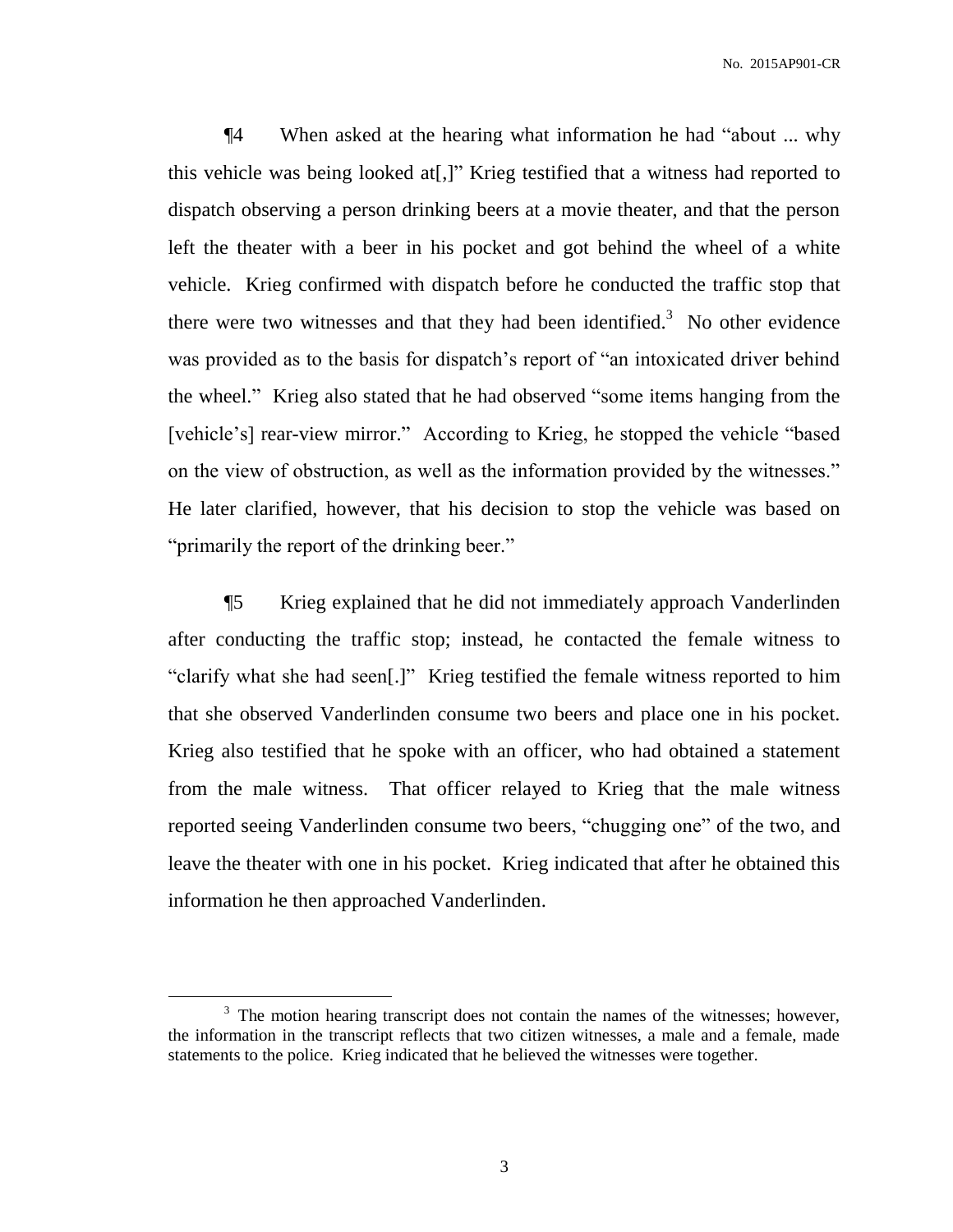¶6 The circuit court ultimately concluded Krieg had reasonable suspicion to stop Vanderlinden and, therefore, denied Vanderlinden's motion. The court first found the witnesses had been identified, and, therefore, it was "not concerned about this being an anonymous tip where the officer would have had to then independently verify a basis for the stop above and beyond an anonymous  $\text{tip}[\cdot]$ <sup>24</sup> The court next explained:

> There are a number of inferences that can be taken from the reporting that someone's been drinking before driving. One reasonable inference is that the person's consumed alcohol, but has not risen to the level of being intoxicated, and I think the officer under these circumstances has the authority then to stop a vehicle to determine if the person's intoxicated. If not, then a person can move on. The other reasonable inference is he possibly could be intoxicated. The observations made that there were two beers consumed, one beer in the pocket, I think the reasonable inference of that is that that beer's going to be consumed in short order. The other reasonable inference is that although there had been two observed consumptions of beer, especially when one is being slugged in the parking lot, that is reasonable to assume that the person had had more beer, perhaps more alcohol, prior to that, so I do think it's reasonable for this officer to at least investigate as to whether or not this person was, indeed, intoxicated while driving, so I am going to find that the stop was lawful .... $^{[5]}$

 $\overline{a}$ 

<sup>&</sup>lt;sup>4</sup> Neither party on appeal argues the circuit court's conclusions in this regard were erroneous.

<sup>&</sup>lt;sup>5</sup> During its oral ruling, the circuit court observed, "[Krieg] also indicated that while he was following that vehicle that he observed a possible obstruction hanging from the rearview mirror." However, the court indicated, "The officer went on during cross-examination to testify that he primarily stopped the defendant because of the drinking report." The court, therefore, determined the question before it was "whether or not *what had been reported* was enough to allow the officer to stop the vehicle and then do an independent investigation ...." (Emphasis added.) On appeal, the State does not argue that Krieg lawfully stopped Vanderlinden based on the items hanging from Vanderlinden's rearview mirror. *See Industrial Risk Insurers v. American Eng'g Testing, Inc.*, 2009 WI App 62, ¶25, 318 Wis. 2d 148, 769 N.W.2d 82 ("we will not abandon our neutrality to develop arguments" for a party). Further, although the witnesses stated Vanderlinden left the theater with a beer in his pocket, there was no indication Krieg relied upon a possible open container violation as a basis for the stop.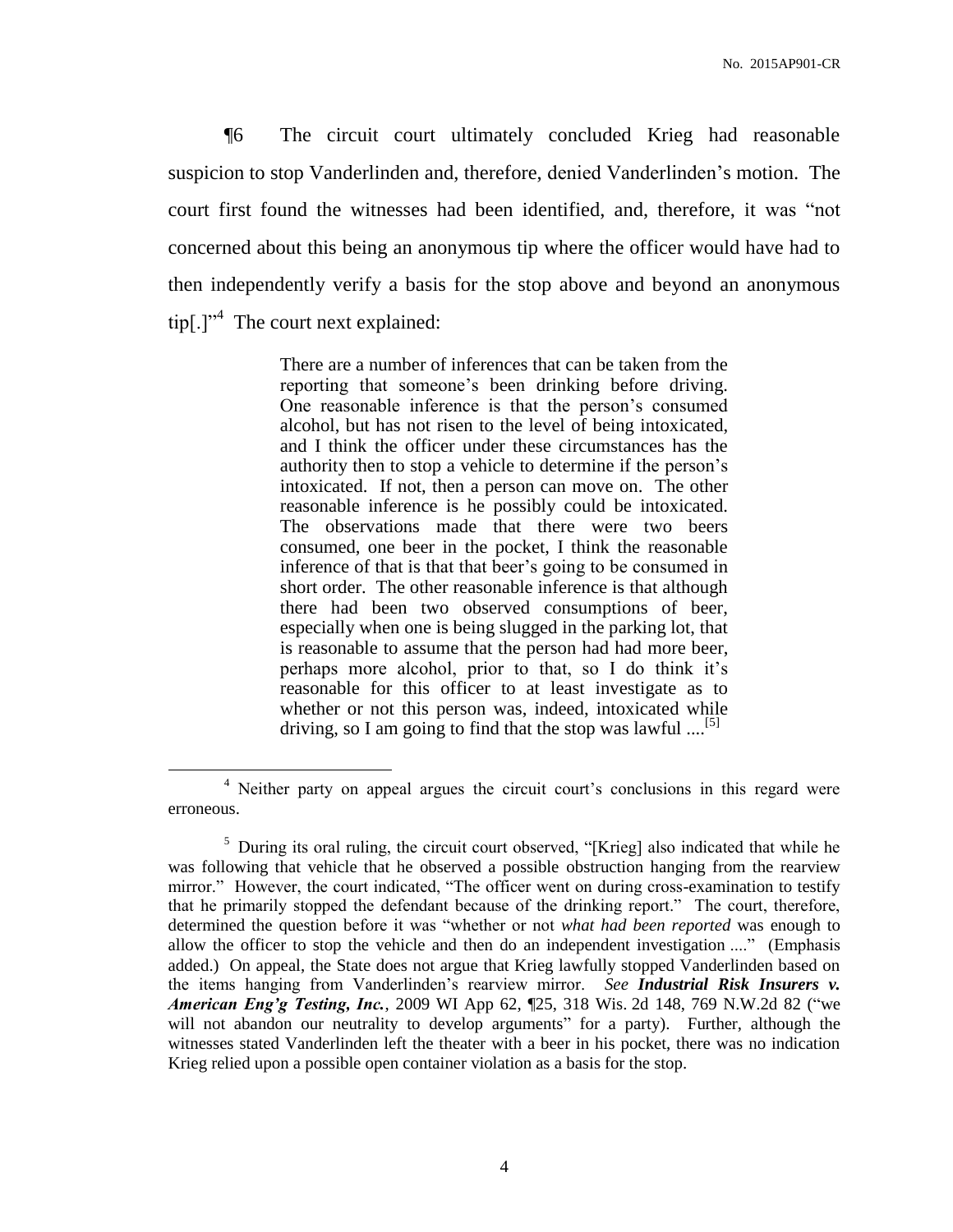¶7 Vanderlinden subsequently retained new counsel, who also filed a motion to suppress evidence. At a December 22, 2014 motion hearing, the circuit court determined Vanderlinden had previously filed motions attacking the stop, which had already been heard and denied. The court further indicated it would not address the most recent motion until Vanderlinden produced a transcript from the August 15, 2014 hearing and identified an issue that had not yet been addressed. On January 28, 2015, Vanderlinden filed a motion for reconsideration, asking the court to reconsider its August 15, 2014 ruling. The court denied the motion. Vanderlinden pled no contest to second-offense OWI, and the PAC charge was dismissed. He now appeals the circuit court's denial of his motion to suppress evidence.

## **DISCUSSION**

¶8 On appeal, Vanderlinden again challenges the constitutionality of the initial traffic stop. He contends a report from witnesses that he was "seen indulging in what is undisputedly lawful behavior" could not give rise to reasonable suspicion that he was committing a crime. (Formatting changed.) He also asserts that "there [wa]s no indicia that would allow the [c]ourt to extrapolate any facts necessary to justify the stop by the police."

¶9 Whether a traffic stop was reasonable is question of constitutional fact to which we apply a two-step standard of review. *State v. Post*, 2007 WI 60, ¶8, 301 Wis. 2d 1, 733 N.W.2d 634. "We review the circuit court's findings of historical fact under the clearly erroneous standard, and we review independently the application of those facts to constitutional principles." *Id.*

¶10 "A traffic stop is a form of seizure triggering Fourth Amendment protections from unreasonable searches and seizures." *State v. Gammons*, 2001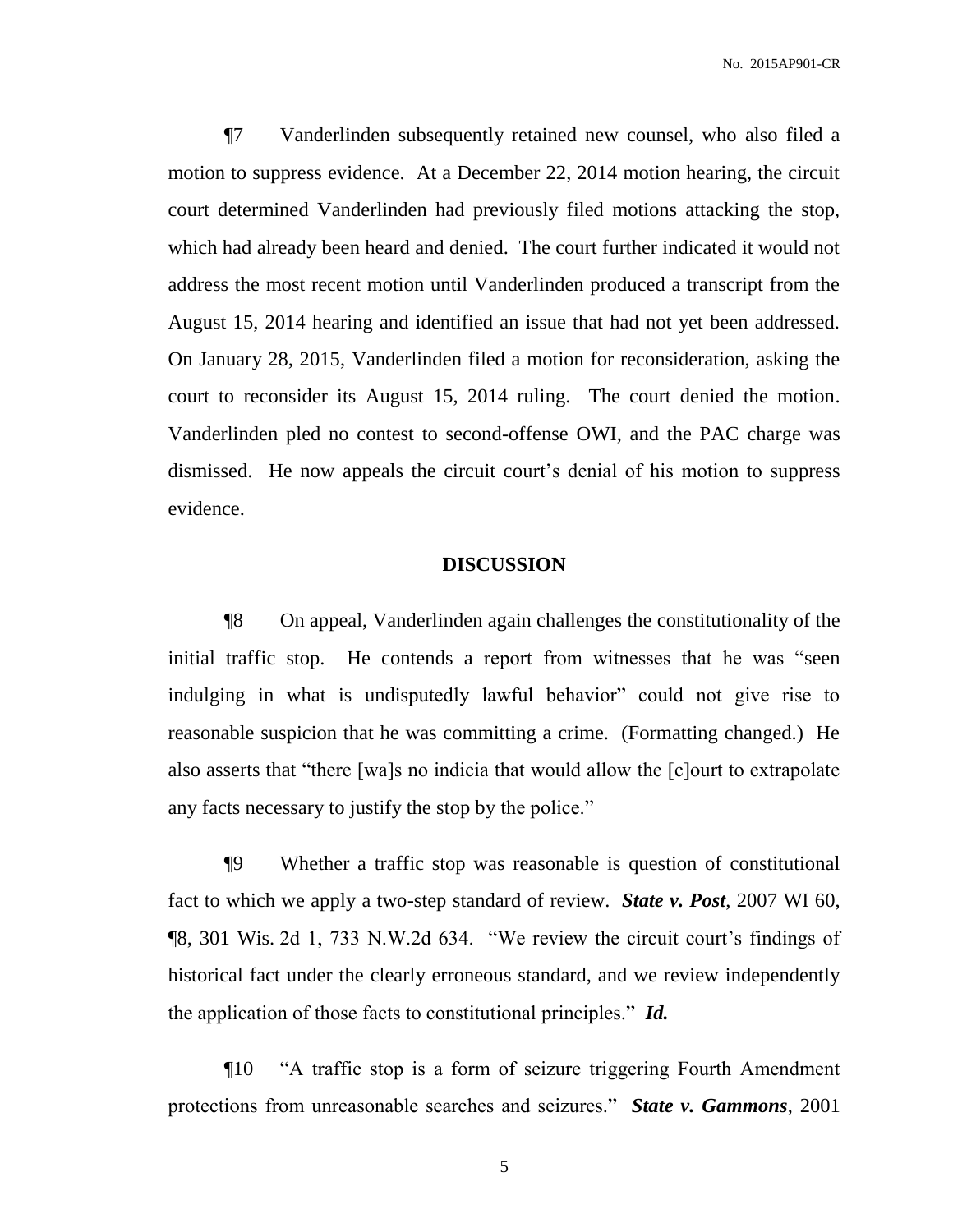WI App 36, ¶6, 241 Wis. 2d 296, 625 N.W.2d 623. Prior to conducting a traffic stop, "[t]he police must have a reasonable suspicion, grounded in specific articulable facts and reasonable inferences from those facts, that an individual is violating the law." *Id.* "The determination of reasonableness is a common sense test. The crucial question is whether the facts of the case would warrant a reasonable police officer, in light of his or her training and experience, to suspect that the individual has committed, was committing, or is about to commit a crime," *Post*, 301 Wis. 2d 1, ¶13, or engage in wrongful conduct, *State v. Anderson*, 155 Wis. 2d 77, 84, 454 N.W.2d 763 (1990). An officer's "inchoate and unparticularized suspicion or 'hunch'" will not give rise to reasonable suspicion. *Post*, 301 Wis. 2d 1, ¶10 (quoting *Terry v. Ohio*, 392 U.S. 1, 27 (1968)).

¶11 With these legal principles in mind, we conclude Krieg did not have reasonable suspicion to stop Vanderlinden. First, the circuit court's reliance on the witnesses' statements that Vanderlinden consumed two beers, one of which he "slugged," is misplaced. While the circuit court's findings in this regard are not clearly erroneous, and neither party disputes these findings, Krieg did not have the benefit of this information when he initiated the traffic stop. *See supra* ¶¶4-5. Rather, the undisputed testimony from Krieg reflects that Krieg learned that information after the traffic stop, before approaching Vanderlinden. The only information available to Krieg at the time he initiated the traffic stop was that two witnesses had reported observing Vanderlinden "drinking beers, as well as leave the [theater] with one beer in his pocket[.]" *See supra* ¶4.

¶12 Second, the circuit court relied upon an incorrect statement of the law in determining there was reasonable suspicion to stop Vanderlinden's vehicle based upon the facts known to the officer prior to the stop. The court stated, "One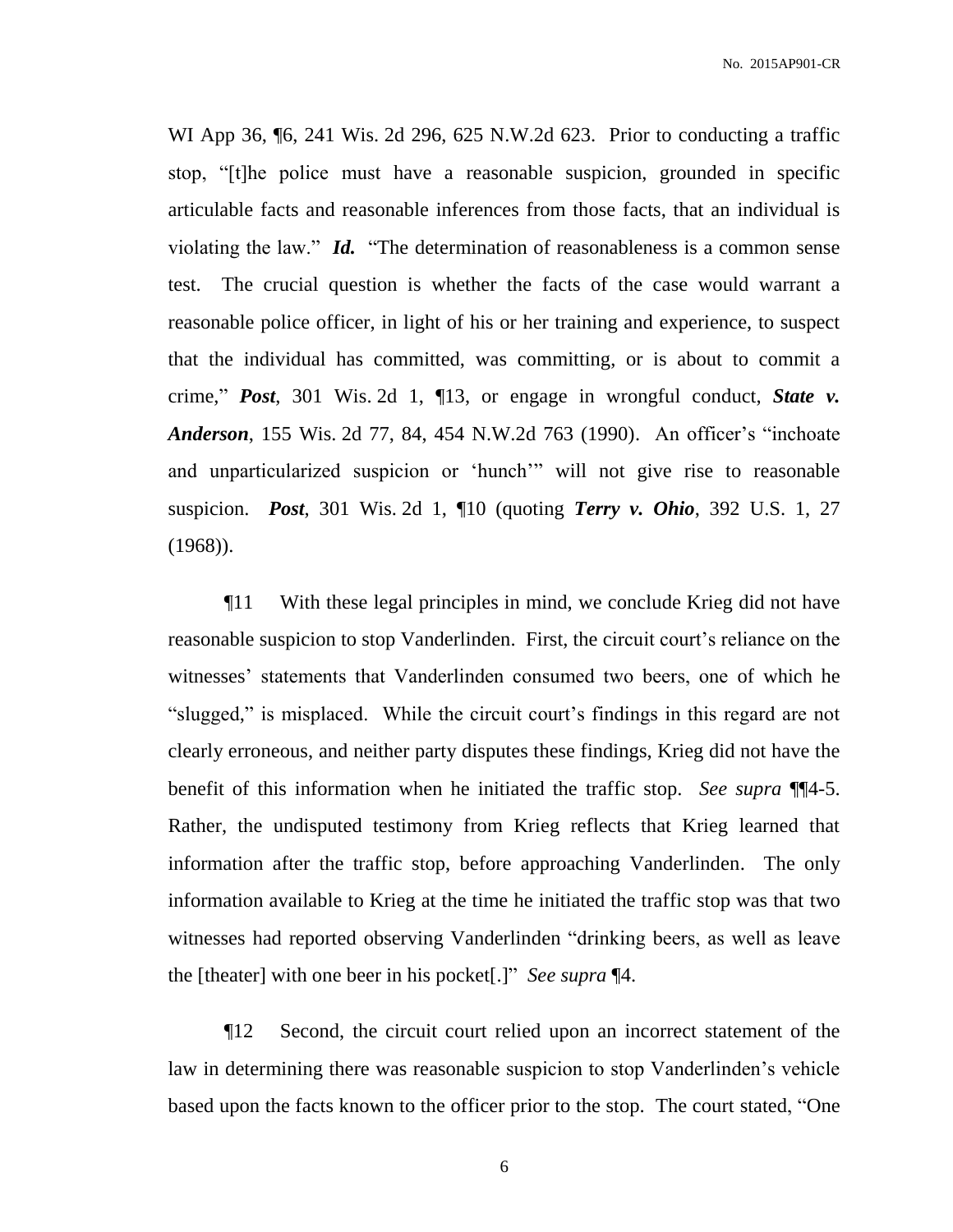reasonable inference is that the person's consumed alcohol, but has not risen to the level of being intoxicated, and I think the officer under these circumstances has the authority then to stop a vehicle to determine if the person's intoxicated. If not, then a person can move on."

¶13 We conclude the facts available to Krieg would not warrant a reasonable police officer, in light of his or her training and experience, to suspect that Vanderlinden had committed, was committing, or was about to commit a crime or engage in wrongful conduct. WISCONSIN STAT. § 346.63(1)(a) does not prohibit a person from operating a motor vehicle after consuming alcohol. *See id.* Rather, § 346.63(1)(a) prohibits a person from driving or operating a motor vehicle while "[u]nder the influence of an intoxicant ... to a degree which renders him or her incapable of safely driving[.]" *Id.*; *see also* WIS JI—CRIMINAL 2663 (2006) ("Not every person who has consumed alcoholic beverages is 'under the influence' ...." Instead, "[w]hat must be established is that the person has consumed a sufficient amount of alcohol to cause the person to be less able to exercise the clear judgment and steady hand necessary to handle and control a motor vehicle.").

¶14 The information available to Krieg when he stopped Vanderlinden was that Vanderlinden had been observed at night "drinking beers" and that he left a theater with a beer in his pocket. On cross-examination, Krieg confirmed the dispatch report he received did not state that Vanderlinden had displayed signs of intoxication or that Vanderlinden had acted in a disorderly manner at the theater. Similarly, Krieg testified that while he was following Vanderlinden, he did not observe Vanderlinden speeding or weaving. Likewise, Krieg agreed he did not observe any other signs of intoxication that would have drawn his attention to the vehicle and made him think Vanderlinden was intoxicated. A statement that an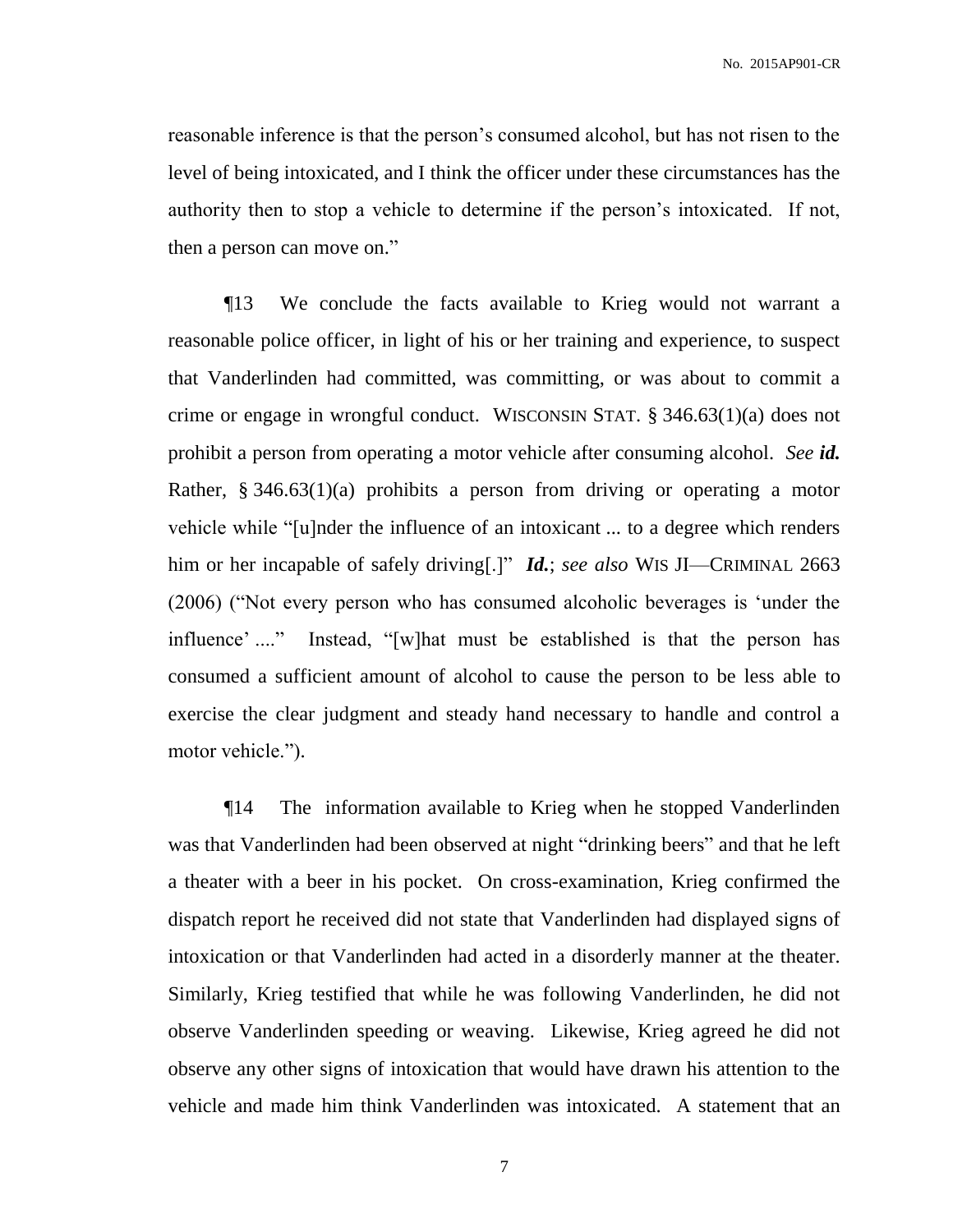individual was observed at night drinking an unspecified number of beers, during an unspecified amount of time, and leaving a theater with a beer in his pocket is not sufficient to give rise to a reasonable suspicion that criminal or wrongful activity is afoot.

¶15 Finally, we reject the other "reasonable inference" that the court relied upon in denying Vanderlinden's suppression motion. "[A] reasonable inference is a conclusion reached on the basis of evidence and reasoning, not imagination or speculation." *Water Well Sols. Serv. Grp. Inc. v. Consolidated Ins. Co.*, 2016 WI 54, [38, 369 Wis. 2d 606, 881 N.W.2d 285. Here, the court inferred "that although there had been two observed consumptions of beer, especially when one is being slugged in the parking lot, that is reasonable to assume that the person had had more beer, perhaps more alcohol, prior to that .…" However, the August 15, 2014 hearing transcript is void of any evidence that the movie theater sold alcohol, that Vanderlinden had access to additional alcohol at that location, or that Vanderlinden had been at a different location where alcohol was served prior to him arriving at the theater. The inference drawn by the circuit court is not based on the evidence that was presented during the motion hearing, but rather based only on speculation.

¶16 The State correctly argues that a police officer who lacks probable cause to arrest is not required to simply shrug his or her shoulders, and police officers are not required to rule out the possibility of innocent behavior before initiating a brief traffic stop. *See State v. Waldner*, 206 Wis. 2d 51, 59, 556 N.W.2d 681 (1996). Indeed, "[t]he law allows a police officer to make an investigatory stop based on observations of lawful conduct so long as the reasonable inferences drawn from the lawful conduct are that criminal activity is afoot." *Id.* at 57; *see also Anderson*, 155 Wis. 2d at 84 ("[I]f any reasonable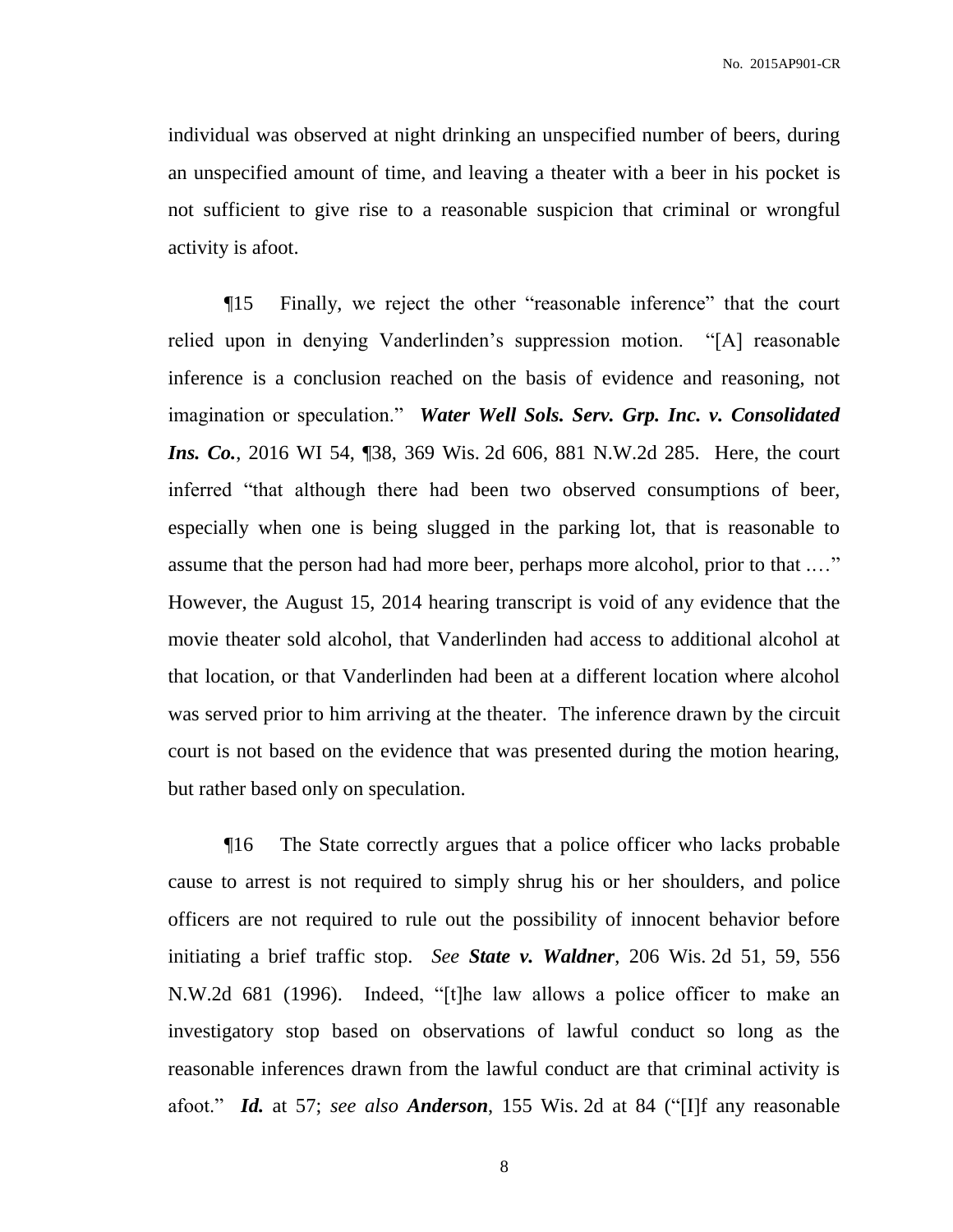inference of wrongful conduct can be objectively discerned, notwithstanding the existence of other innocent inferences that could be drawn, the officers have the right to temporarily detain the individual for the purpose of inquiry."). Here, however, Krieg simply did not have sufficient facts available at the time of the stop to reasonably infer that Vanderlinden was operating a motor vehicle while intoxicated or committing any other unlawful activity.

¶17 We recognize the strong public interest in prosecuting and deterring intoxicated drivers. *See Strenke v. Hogner*, 2005 WI App 194, ¶21, 287 Wis. 2d 135, 704 N.W.2d 309 ("The state's interest in punishing and deterring drunk driving within its own jurisdiction is powerful and well-established."); *State v. Carlson*, 2002 WI App 44, ¶23, 250 Wis. 2d 562, 641 N.W.2d 451 (2001) ("It is clear that a serious threat to human life and well-being is posed by drunk drivers. Drunk driving and its consequences represent one of our society's gravest problems."); *State v. Krause*, 168 Wis. 2d 578, 590, 484 N.W.2d 347 (Ct. App. 1992) ("Wisconsin also recognizes that drunk driving is a problem with significant social costs and, often, innocent victims. Therefore, the state has a substantial interest in apprehending, punishing and deterring drunk drivers." (citation omitted)). Nevertheless, the Fourth Amendment requires an officer to have reasonable suspicion of criminal or wrongful activity before initiating an investigatory traffic stop. *See Gammons*, 241 Wis. 2d 296, ¶6.

¶18 If we were to hold Krieg had reasonable suspicion to stop Vanderlinden under the facts of this case, law enforcement officers would have reasonable suspicion to stop any vehicle to rule out the possibility of intoxicated driving based solely upon a complaint or observation of the driver's consumption of alcohol. The Fourth Amendment requires more. For the foregoing reasons, we reverse and remand with directions that the circuit court grant Vanderlinden's